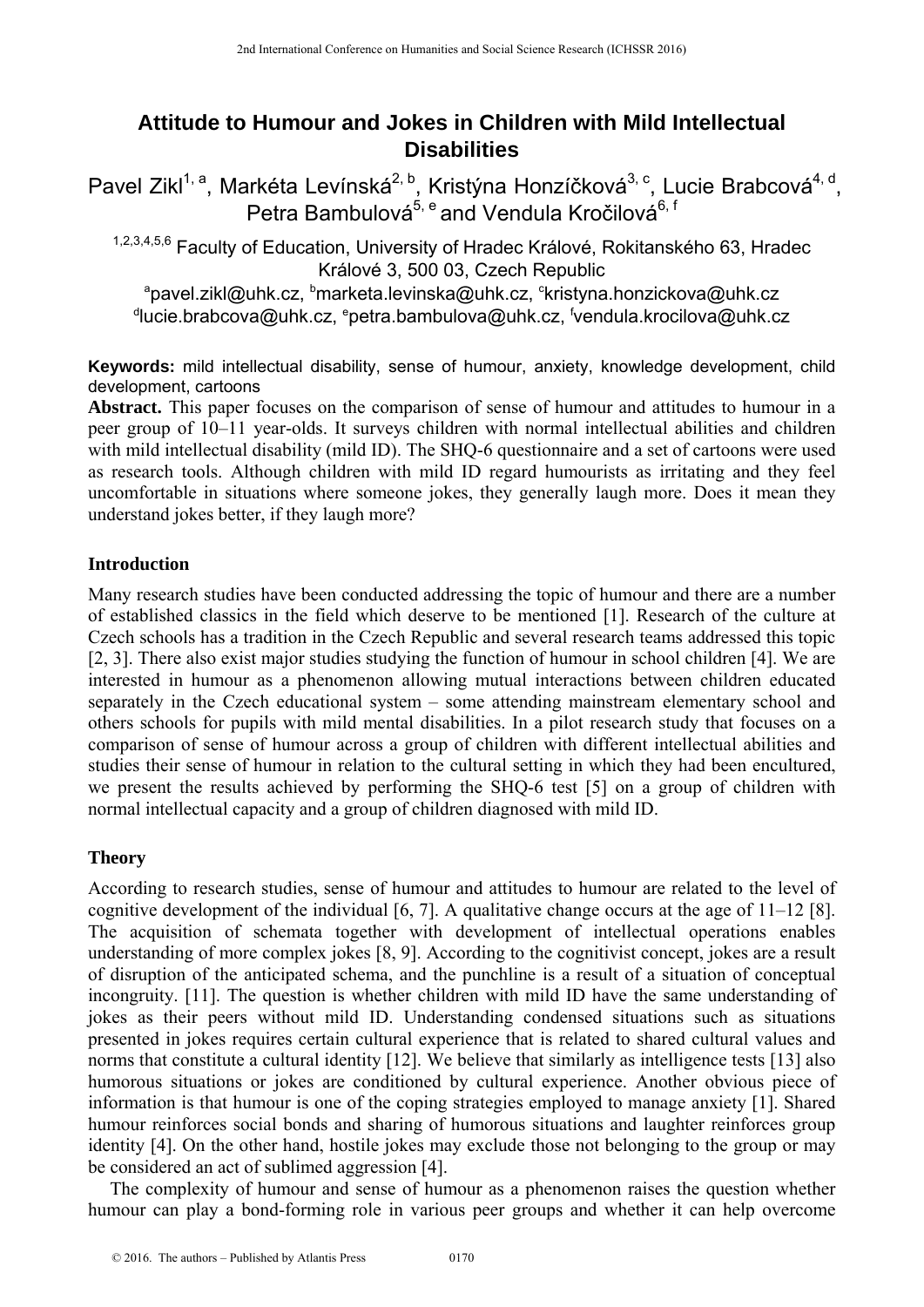intellectual and social barriers. Another question that can be raised is what kind of barriers to understanding jokes are posed by reduced intellectual capacity and whether the function of the super-ego as the structure benefiting from a joke is the same in both groups. Super-ego consists of internalized cultural notions and norms acquired in early childhood and, at the same time, it is also the structure that provides the pleasure found by the ego in humour [15].

#### **Methodology**

The aim of our partial survey was to get an idea whether it is possible at all to talk about different attitudes to humour in the context of normal and slightly reduced intellectual capacity. To determine the attitude to humour, we used the SHQ\_6 questionnaire, which measures the meta message sensitivity (M-items) and attitude to humorous situations, liking of humorous situation (L-items) [5]. To verify the ability to laugh, we compiled a test series of 23 images of which 21 were a joke and 2 represented a normal situation.

The images used in the test were compiled based on an analysis of cartoons from children's magazines (ABC, Mateřídouška) and websites intended for children (www.alik.cz, www.detsky.net, www.detskestranky.cz, www.detsky-web.cz and www.psina.cz). 240 jokes were collected from the period of 1990–2016, two thirds of the jokes were from the period of 2012–2015. The jokes used in the test were jokes with no or very little accompanying text, and the punchline was achieved by a single cartoon picture. Cartoon strips were not included in the analysed set. Also jokes with racist, sexual or violent content were excluded. The selected jokes were redrawn in order to achieve similar graphic appearance and to eliminate the impact of the cartoonist's style on the evaluation of jokes and to allow the respondents to focus exclusively on the schema presented by the joke. The set included simple jokes with a single time plane: the structure of the joke consisted in a paradox or use of the schema in a different context. Complicated jokes were jokes involving two time planes, jokes presenting a situation that tuned into a paradox as a result of an action or reaction, or where the presented schema was put in a different context. Another important aspect was the selection of the main character– in terms of relationship to the punchline it is irrelevant whether this character represents a smart person (fox) or stupid person (moron) [8, 10]. Another important factor for differentiating jokes is the generic aspect; whether the main character is a human being or a symbolic figure and to what extent does the child have an opportunity to identify with the hero. For each of the jokes, children were asked to indicate the intensity of comicality (using a five-point rating scale consisting of "smileys") and the interviewer also measured the time required to understand the joke and established the respondents' overall response according to the intensity of laughter.

The survey was conducted in April and May 2016, and the researched group consisted of children at the upper end of the lower primary school grades (grades 4 and 5) aged 10–12 years. The average age of intact children was 10.7 years and the average age of children with mild ID was 11.7 years (they often start attending school with a one-year delay and they also more frequently repeat the same grade). 48 children, of which 24 boys and 24 girls, were from common primary schools, and 48 children belonged to a group attending school for pupils with mild ID, of which 24 were boys and 24 girls. Children from common schools were selected by paired selection (gender, grade).

#### **Pilot Survey Results**

The results obtained from the HSQ 6 questionnaire are shown in Table 1. Statistically significant difference between the two studied groups of children was identified in replies to questions measuring attitude to humorous situations, liking of humorous situation (L-items). Children with mild ID consider humourists as more irresponsible and less reliable (HSQ 2), and they show a stronger tendency to be put out of ease by humourists (HSQ 5). The difference between the two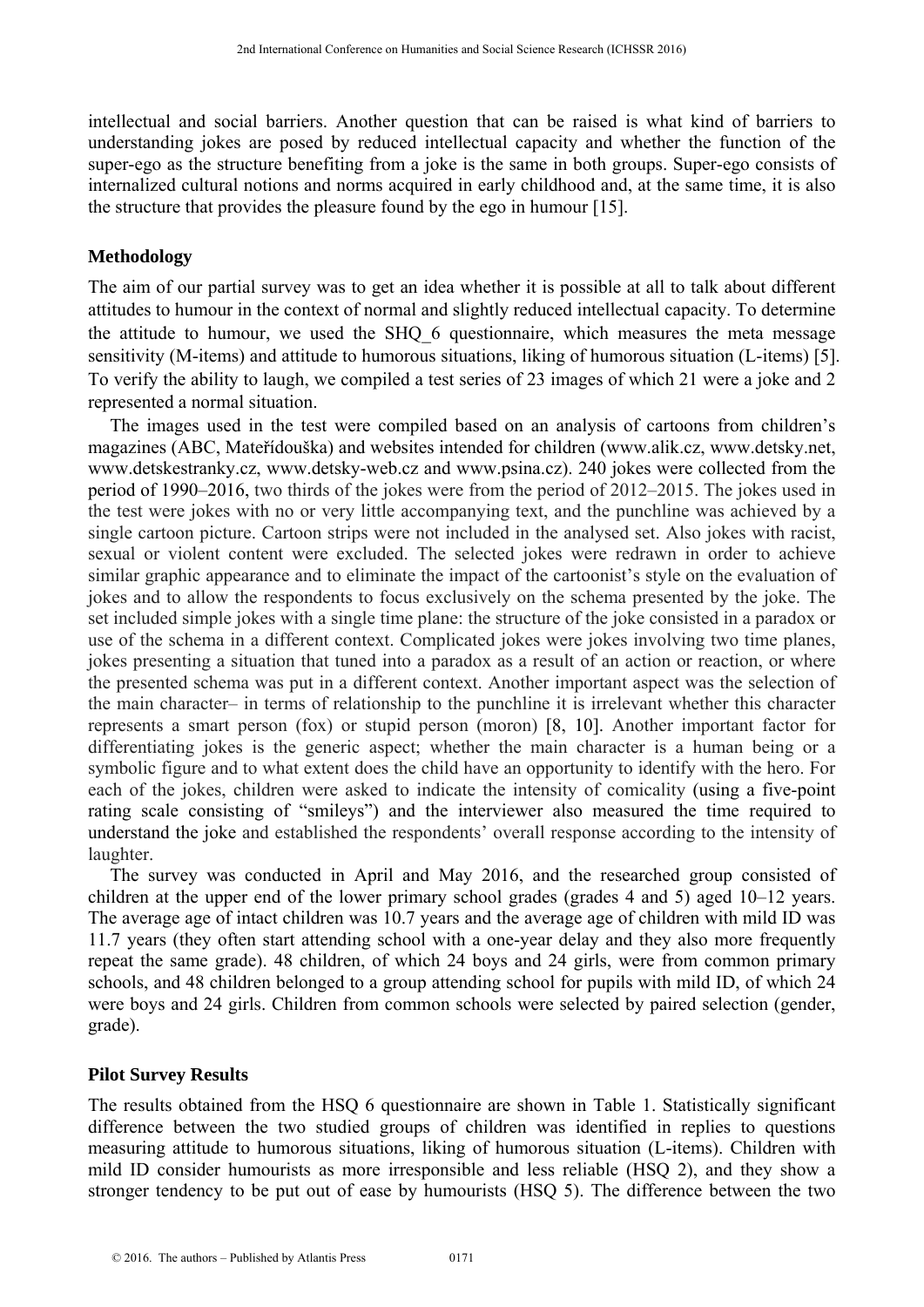groups in responses to questions focusing on meta message sensitivity (M-items) was markedly pronounced and the difference was far beyond the limit of statistical significance. *Table 1 Comparison of the HSQ 6 questionnaire in children with normal intellectual capacity and in children with mild ID.*

|                                                                                                                                                | Children with<br>normal<br>intellectual<br>capacity<br>(average)<br>rating) | Children with<br>mild ID<br>(average)<br>rating) | Rating of<br>statements by<br>children with<br>mild ID<br>higher/lower<br>by: | Statistically<br>significant<br>difference<br>T test<br>(Yes/No) |
|------------------------------------------------------------------------------------------------------------------------------------------------|-----------------------------------------------------------------------------|--------------------------------------------------|-------------------------------------------------------------------------------|------------------------------------------------------------------|
| HSQ 01: Do you easily recognize a mark of<br>humorous intent?<br>$(1: Very easy - 4: Very sluggishly)$ *                                       | 2.09                                                                        | 2.39                                             | $14.4\%$                                                                      | N <sub>O</sub><br>(0.102)                                        |
| HSQ 02: Persons who are always out to be<br>funny are really irresponsible types not to be<br>relied upon.<br>$(1: Not at all -: Yes, indeed)$ | 1.89                                                                        | 2.65                                             | 40.2 $%$                                                                      | <b>YES</b><br>(0.000)                                            |
| HSQ 03: Do you consider yourself to be a<br>mirthful person?<br>$(1: Yes indeed - 4: Not at all)$                                              | 2.09                                                                        | 2.33                                             | $11.5\%$                                                                      | N <sub>O</sub><br>(0.160)                                        |
| HSQ 04: Would you easily find something<br>humorous in most situations if you really<br>tried?<br>$(1: Very easy - 4: Very difficult)$         | 2.28                                                                        | 2.52                                             | $10.5\%$                                                                      | N <sub>O</sub><br>(0.196)                                        |
| HSQ 05: Humourists irritate me because<br>they so blatantly revel in getting others to<br>laugh.<br>$(1: Not at all - 4: Yes indeed)$          | 1.77                                                                        | 2.37                                             | 33.9%                                                                         | <b>YES</b><br>(0.001)                                            |
| HSQ 06: Do you easily smile and laugh?<br>$(1: Very easy - 4: Very difficult)$                                                                 | 1.74                                                                        | 1.96                                             | 12.6 %                                                                        | NO.<br>(0.237)                                                   |

\* Every question in the test is rated on a 4-point rating scale. Limit values are shown for illustrative purposes here.

In the second part of the research we focused on comparing the perceived comicality of cartoons. Statistical evaluation showed that children with mild ID evaluated images generally as slightly more humorous, but below the limit of statistical significance. . With a statistically significant difference, the group with mild ID evaluated control pictures, which were not actually funny, as more humorous. While children with normal intellectual capacity evaluated the control images as depicting a "normal situation", the children with mild ID assessed these with on the average one point higher scores on the 5-point scale evaluating them as "slightly funny" (a smiling smiley). A result confirming our expectations were different ratings of cartoons requiring more complex visual analysis or cartoons with intellectually more demanding text.

#### **Summary**

An interesting paradox can be observed in the results of the survey. Children with mild ID expressed agreement with the following statements: "Persons who are always out to be funny are really irresponsible types not to be relied upon." and "Humourists irritate me because they so blatantly revel in getting others to laugh.". At the same time, during the test they laughed more